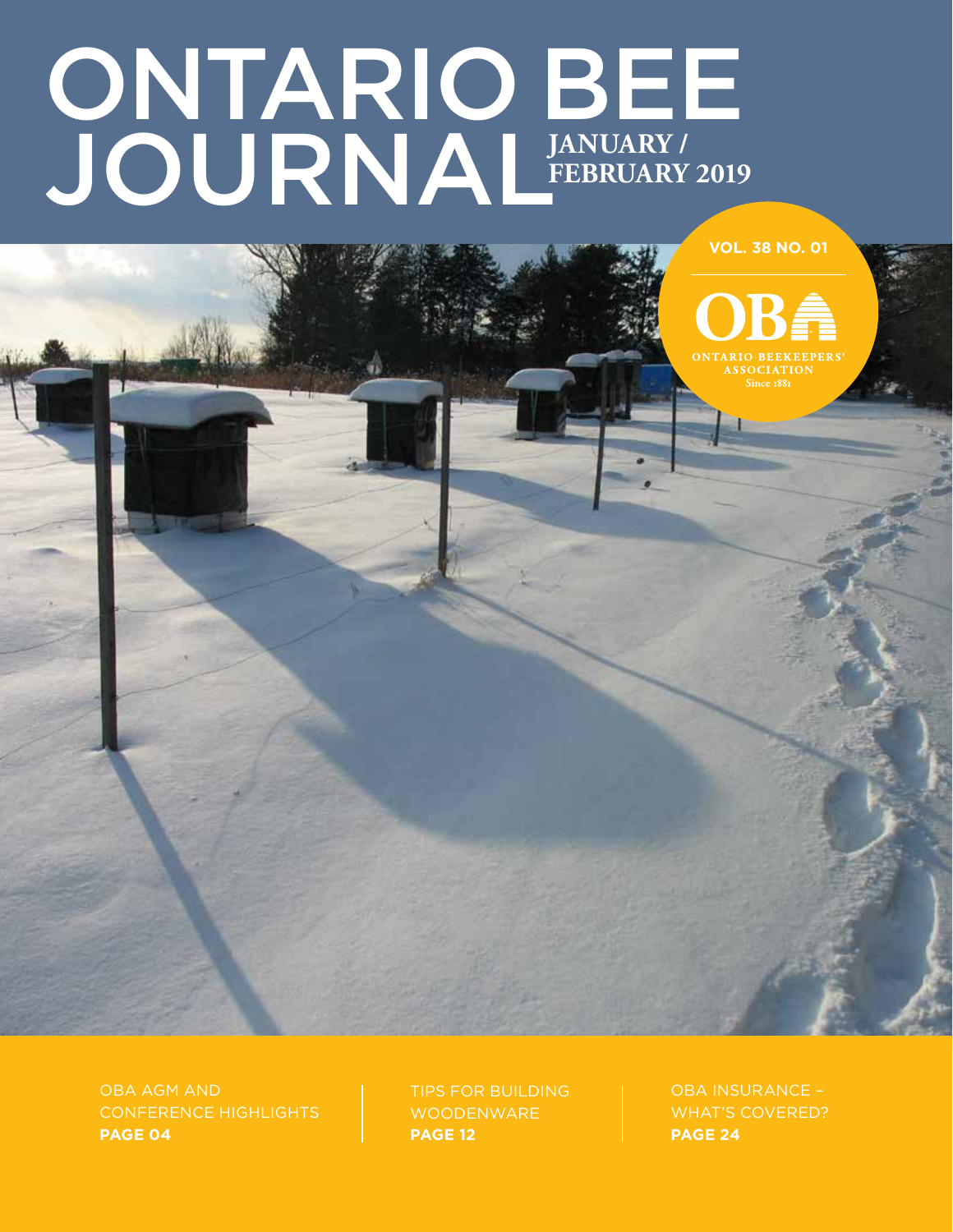# **OBA group insurance** what's **COVERE** (and what's not)

#### **One of the benefits of OBA membership is the ability**

to access the group commercial liability insurance presently provided by Cooperators General Insurance. It allows businesses or hobby beekeepers to get affordable coverage for their beekeeping activities for risks not covered by their home or farm policy – without incurring the expense of an individual commercial or farm liability policy.

 The policy offers \$5 million coverage for general liability in case you are found liable for causing unintentional harm to another person or their property related to your beekeeping activities, including honey sales and use of a demonstration hive at an event. The coverage includes bodily injury or property damage to others to which you are (or accused of being) legally liable and it includes legal defence fees and settlement charges.

 You can sign up for the coverage any time through the OBA office. You are required to provide proof that you have registered your hives with OMAFRA – the policy covers all registered hives at the time you apply.

# **Your bees**

The OBA group liability insurance policy provides coverage for damage caused to another party by your bees. For example, you would be covered if someone sued you because they were injured by your bees while you are using a demonstration hive at a presentation or event. If your bees swarm and move into your neighbour's house, and your neighbour sues you for damages, you would be covered provided you took reasonable steps to prevent swarming.

 The policy does not provide property coverage for your bees, bee equipment, or any buildings associated with your bee business. For example, if your bees die over the winter or are stolen from your bee yard, you would not be covered under this policy.

# **Your products**

The policy covers liability claims related to hive products including honey, pollen, propolis, and royal jelly. For example, if a customer purchases a jar of your honey and sues you because the honey made them sick, your policy would respond. This coverage includes liquid and creamed honey as well as comb honey.

 This policy does not cover manufactured products such as lip balm, candles, or mead. Note that it also doesn't cover honey with anything added to it (such as spices or flavouring). If you produce similar manufactured products, you should speak to your insurance provider about obtaining the appropriate coverages.

#### **Your place of business**

Liability from this policy extends only to beekeeping operations. For example, if someone sued you because they visited your bee yard, tripped over a honey super, and broke their hip, you would be covered.

 However, if they tripped over something not related to beekeeping (a child's toy or some farm equipment, for example) your home or farm policy would be the place to turn. If you (the policy holder) tripped over that super yourself and broke your own hip, you'd need a disability policy to cover that.

 Liability extends to temporary locations where you may sell your honey at a farmers market. For example, if your tent falls over and injures a customer, then your OBA liability policy would respond if you are sued.

 The policy also covers you for hives located on your own property and at any other locations you have registered as bee yards with OMAFRA. If you move your hives temporarily to provide pollination services, and provide that information to the OBA, your liability coverage would be extended to these additional locations.

**Certificate of insurance**

If you participate in markets or events, you may be asked to produce a general certificate of insurance. This document is provided to you by the OBA office when you purchase the group liability policy. You may, at times, be asked to add an organization (such as a market or school) as an additional insured on the policy. Contact the OBA office and let them know what your activity will be (such as selling at a market, giving a presentation at a school, placing hives on someone else's property), the date of the request, the duration of the coverage required, and the name of the business or organization requesting the certificate. Please allow five business days for your request to be processed.